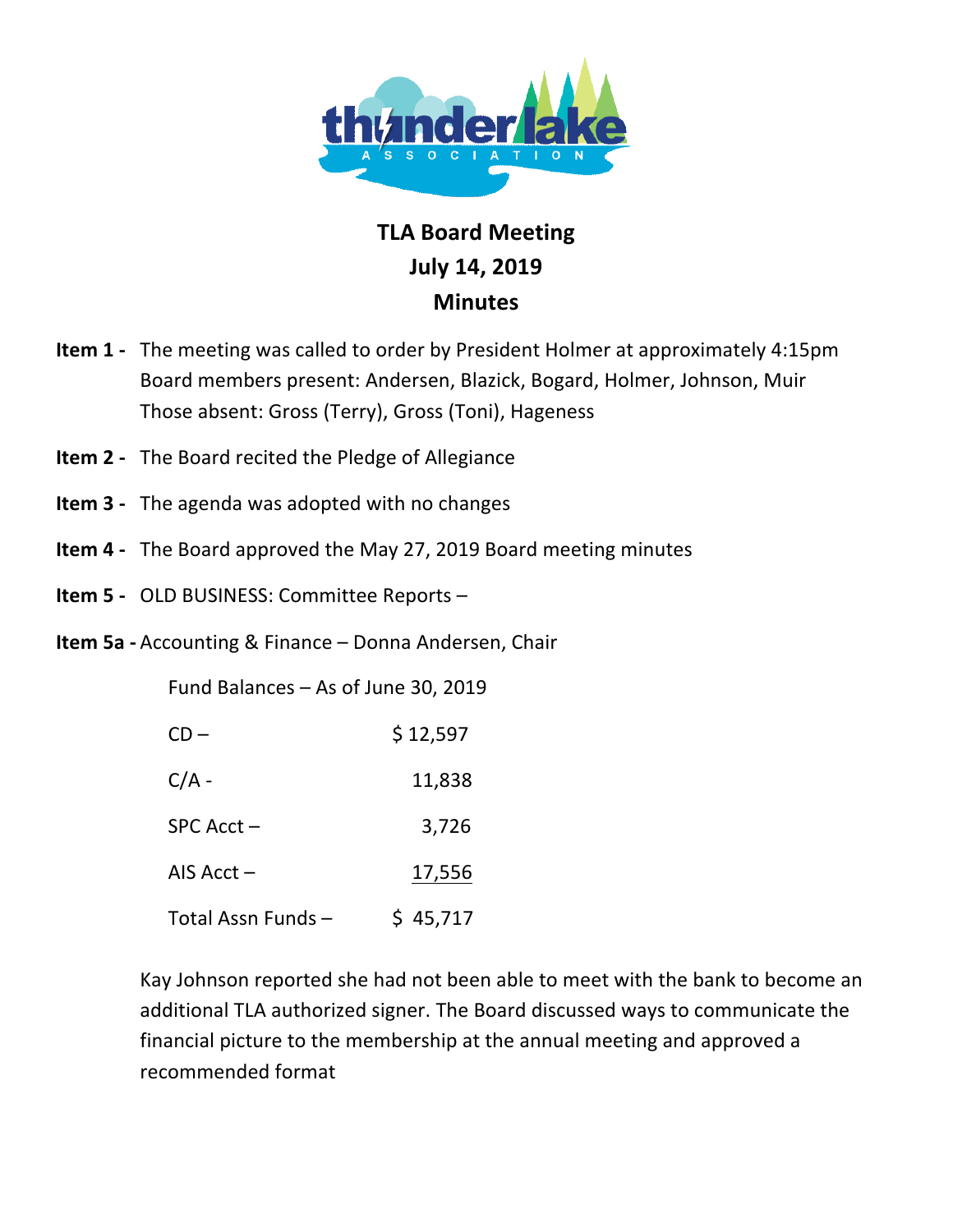## **Item 5b - Membership – Kay Johnson, Chair**

TLA Membership – Individual -  $267 =$  Entity - 194

SPC Membership – Individual -  $142 =$  Entity -  $113$ 

AIS Contributors - Individual - 72

Revenue: TLA - \$ 4,005 - SPC \$ 2,840 – AIS \$ 3,235 = Total Revenue: \$10,305

Kay reported a follow up mailing will be sent to past members who haven't paid 2019 dues

A post card mailing announcing the annual meeting will go out to the mailing list

An email will be sent to the TLA email distribution as the official notice of the annual meeting

**Item 5c - Preservation/AIS/Communications/Education – John Bogard, Chair John attended** the MLR 25<sup>th</sup> Celebration @ Walker on 6/15-6/16 representing the TLA and submitted a report (see attached)

> The No Child Left Inside initiative was briefly discussed – a major legislative allocation to fund local schools aquatic ecology science curriculums across the state  $-$

The DNR Grant Program is returning as a result of the increase in the boat 3 year license fee

John submitted a brief report on Boat Inspections by Cass Cty inspectors – The county continues to have problems staffing the Thunder Lake public landing  $-$ Through the second week in July only 79 hours of inspections have been reported this year vs 85 hours last year  $-$ 

CD3 (Clean-Drain-Dry-Dispose) Systems – A lengthy discussion about the CD3 portable boat cleaning equipment and its possible use at the DNR public landing was held – The Board agreed to gather more data about the acquisition of the unit and its operation and to explore possible partners in providing financing. (see attached)

John provided additional information on the formation of the TLA AIS Task Force (TLA ATF) (see attached)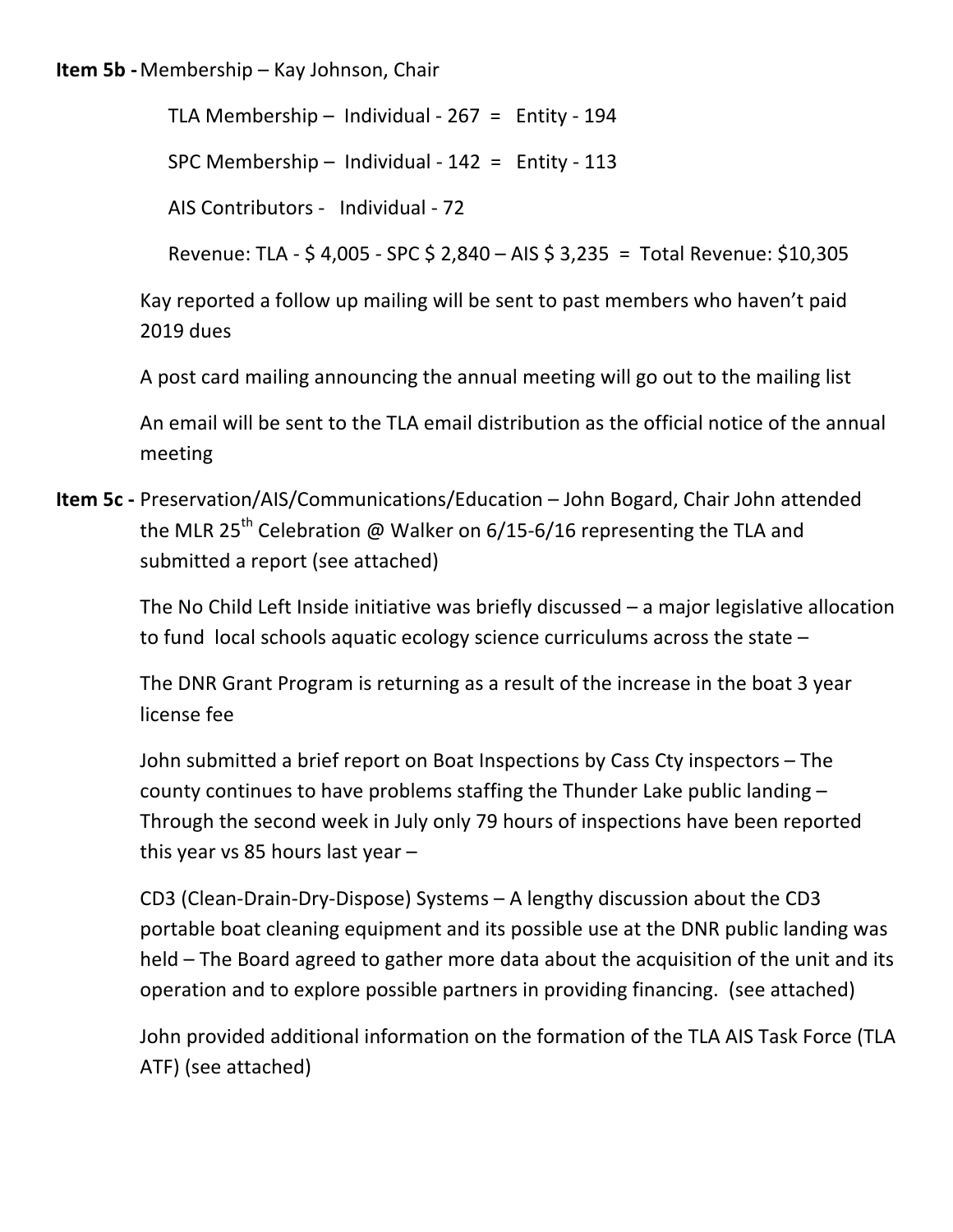Leach Lake/Thunder Action Program – The Board discussed further ways to keep the importance of cleaning boats fresh in the minds of Thunder Lake boat owners  $$ especially those boats which have come out of infested lakes

Facebook Page – The Board approved the appointment of Kim Johnson as Page Master

TLA Email Program – The Board approved the continuation of the TLA Email Program

AIS Membership Dues and Donations – The Board approved the following dues and donations paid for with AIS funds  $-$  Dues:

The Association of Cass County Lakes (ACCL) - \$200

Conservation Minnesota - \$200

MN COLA – MN Coalition of Lake Associations -  $$50$ 

MN Lakes and Rivers Advocates - \$300

AIS Donation of \$500 to the Minnesota Aquatic Invasive Species Research Center

**Item 5d** - Sportsmen's Club – Craig Holmer reported in Terry's absence -

Parking lot upgrade – a major upgrade in the parking lot with crushed concrete -

Pistol Range – Still under construction

Additional trees at the range  $-$  Longer range plan

Report on the purchase of picnic like tables approved in  $5/27$  mtg – not purchased yet as they have not been on sale  $-$ 

- **Item 5e -** Water Quality Committee Bob Muir, Chair Bob reported water sampling would take place on two spots on the Lake during the months of May – September (same as last year) – He also reported the clarity of the Lake continues to be consistently good  $-$  average of about 16+ feet
- **Item 5f -** Social Committee Toni Gross, Chair In Toni's absence, the general feeling was that he 4<sup>th</sup> of July water picnic was a smashing success – Deer Haven worked out well – superior to the sand bar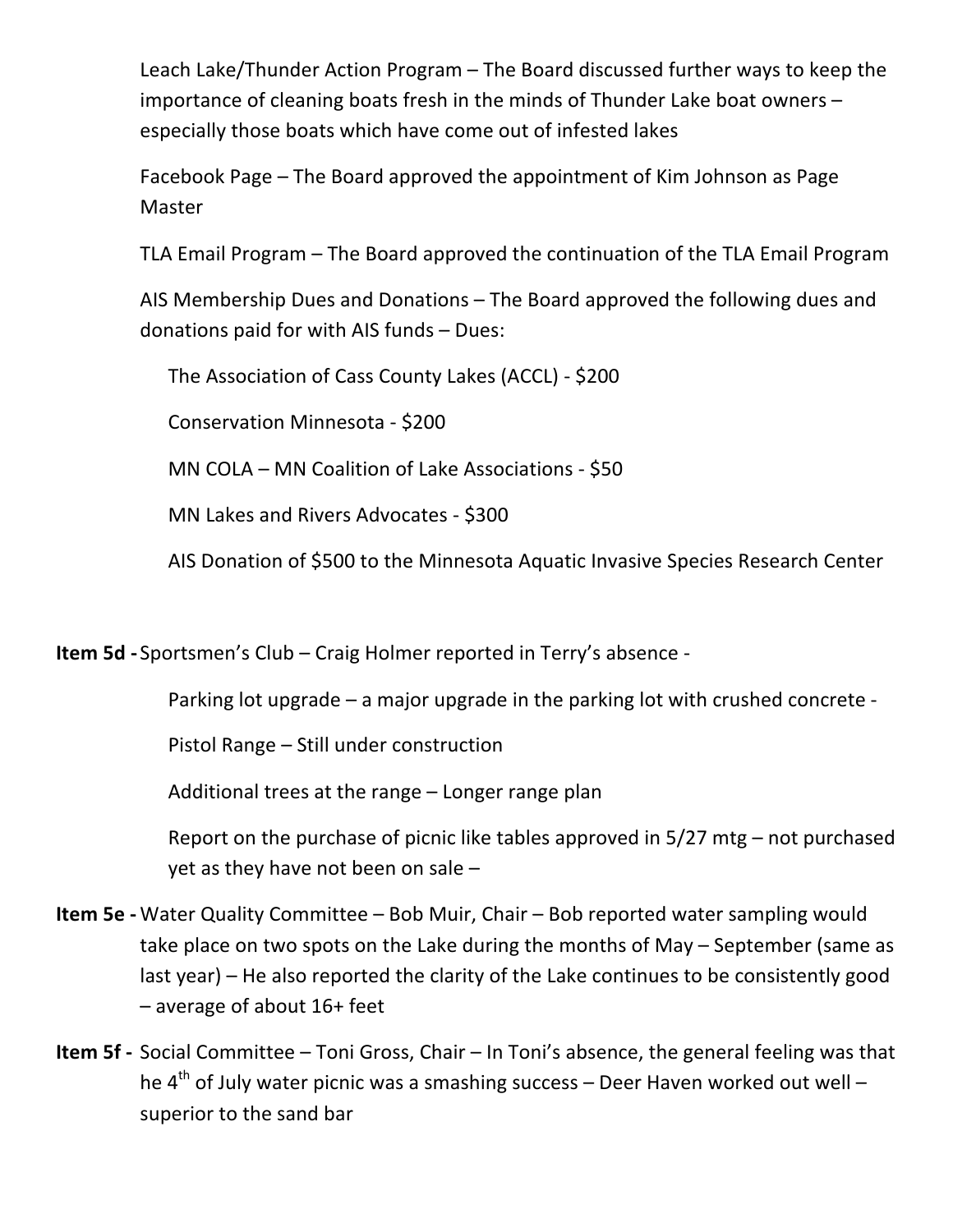Coffee and treats are planned for the Annual Meeting on August  $3<sup>rd</sup>$  & plans are underway for the August  $3<sup>rd</sup>$  TLA Picnic to return to Deer Haven.

Mark Hageness sent a report that the Boat Parade was again a great success – Mark will have some pictures for the annual meeting

- **Item 5g -** Website Committee Mark Hageness In Mark's report he noted that the website has been updated with current information.
- **Item 5h** Member Relations Committee Linda Hagen and Karen Engh, Co-Chairs

John reported on a meeting he and Linda had recently where the initial items on the MR Committee 'To Do' list were discussed – More will be presented at the annual  $meeting -$ 

- **Item 5i** TLA Special Project Loon Nests Pat Blazick, Chair Pat reported there are three portable nests in use currently with the intent to add a  $4<sup>th</sup>$  next year –
- **Item 5j** Nominating Committee Andersen, Bogard, Toni G are up for re-election at the annual meeting
- **Item 5k** Fisheries Committee No report Expect one at the annual meeting
- **Item 5I** Items of general interest:

 $Signs$  on the Sand Bar – No discussion

Light pollution - The Board discussed offering financial assistance to encourage light 'shields' -

The Board also voted to ask Paul Bogard to return to present on the importance of shielding for yard/security lights and some dos and don'ts when it comes to shielding  $-$ 

Review of  $4^{th}$  of July week – Activity – Fireworks – Boat Traffic, etc – concern was expressed by several members of the Board about the amount of 'illegal' - very loud fireworks late in the evening of the  $4<sup>th</sup>$  -

- **item 6 NEW BUSINESS**
- **Item 6a** Set the annual meeting agenda The Board discussed the agenda and requested that the secretary develop the agenda and have copies at the annual meeting for all attendees -